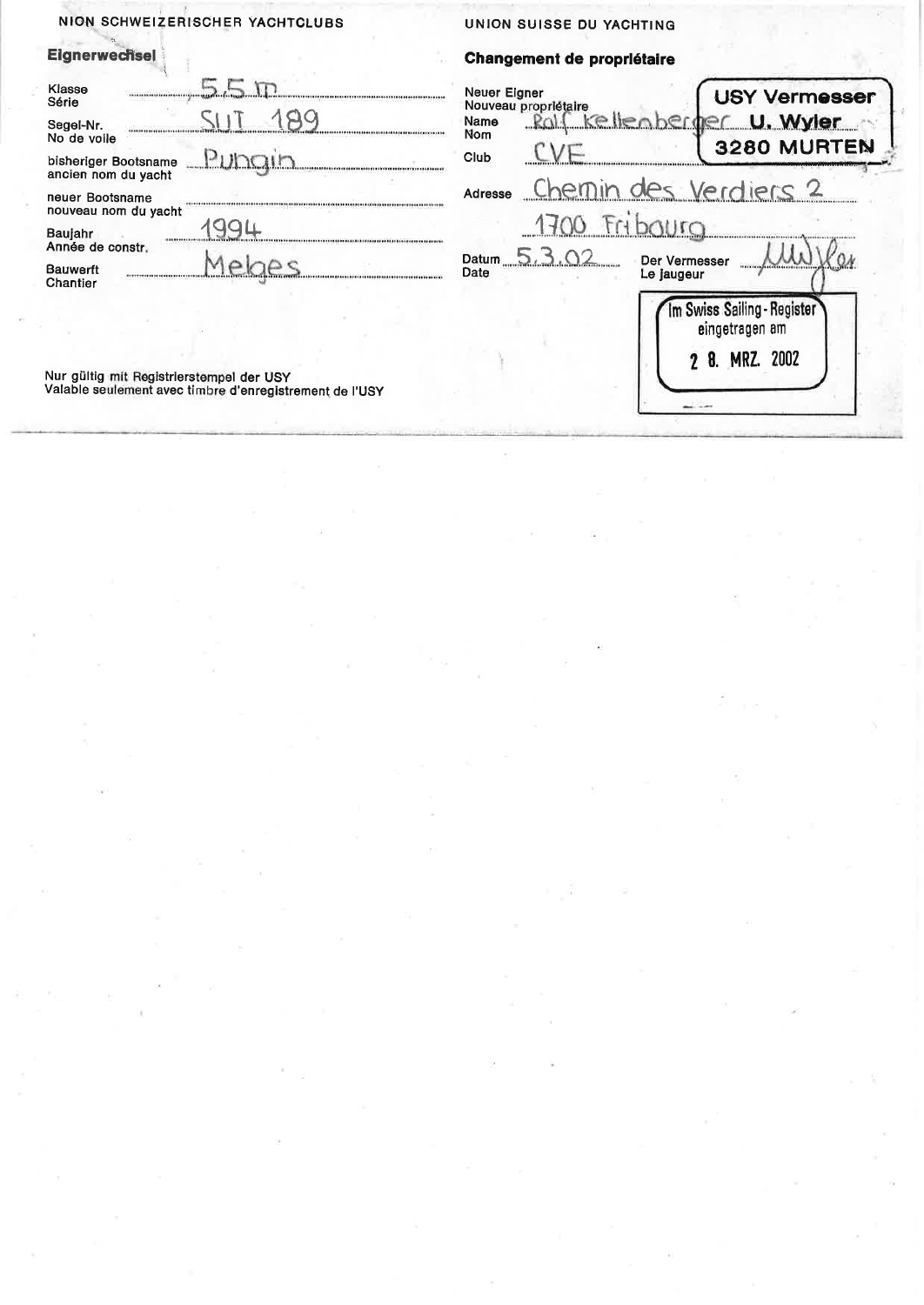## N<sub>2</sub> U.S.Y.

936

UNION SCHWEIZ. YACHTCLUBS UNION SUISSE DU YACHTING

## SCHWEIZ. LANDESVERBAND **AUTORITÉ NATIONALE**

Die Gültigkeitsdauer des Messbriefs der Yacht La validité du certificat de jauge du yacht

Name: Pungin  $Nom:$ 

Rennummer: SUI 189 No de course:....

ist verlängert bis<br>
est prolongé jusqu'au  $15, 4, 2002$ 

## **Taxe: Fr. 2.-**

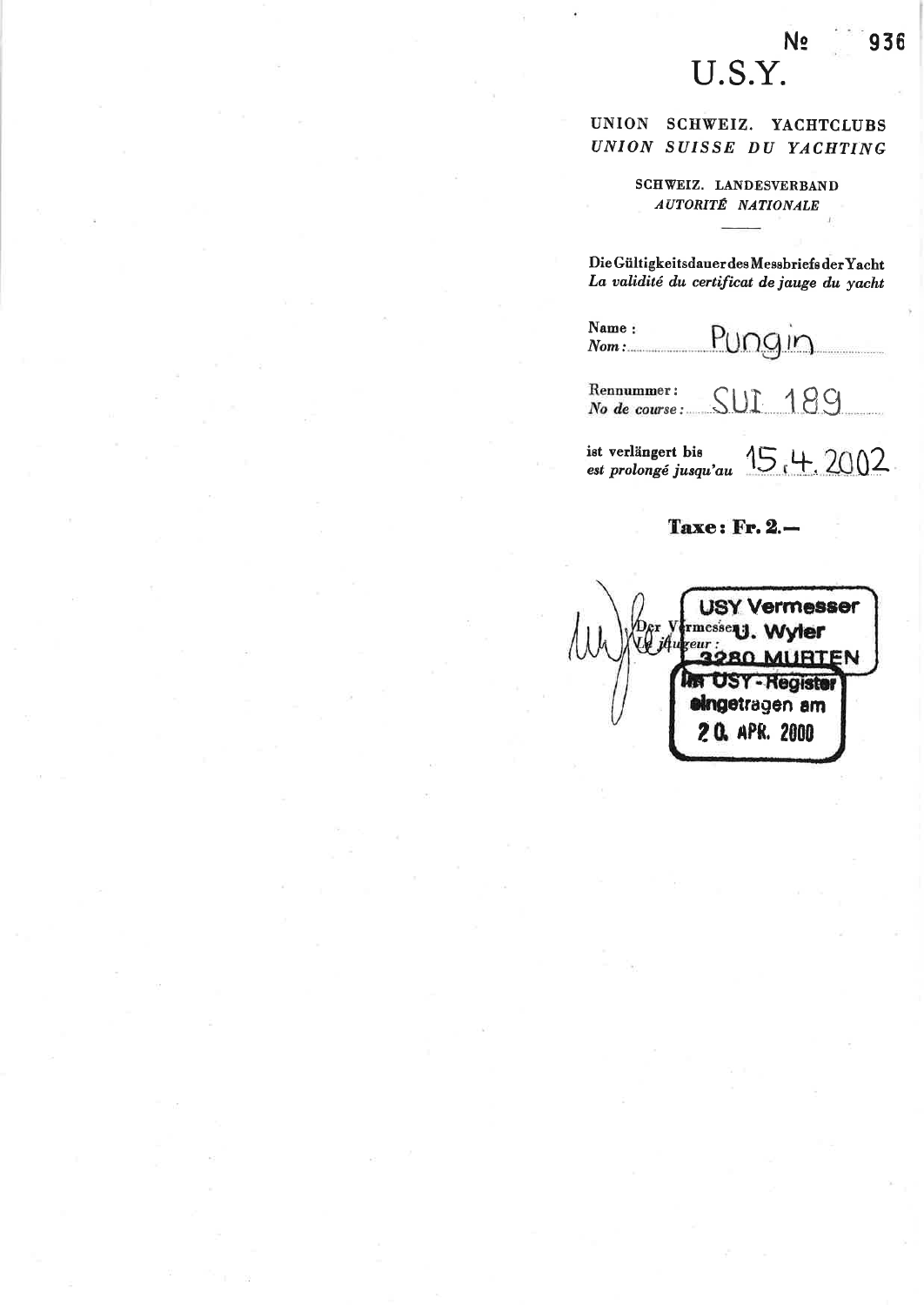| INTERNATIONAL FIVE POINT FIVE METRE CLASS                                                                                |
|--------------------------------------------------------------------------------------------------------------------------|
|                                                                                                                          |
| $SUT$ 180<br>14.2.94<br>Has designer's or builder's declaration been supplied: YES / NO (Delete whichever is applicable) |
|                                                                                                                          |
|                                                                                                                          |
| Measurements or partial re-measurements by National Authority Measurer, signature and date and                           |
| I certify that the measurements entered on this certificate have been properly taken and that to<br>eingetragen an       |
| 22. JUL. 1994                                                                                                            |

 $\sim$ 

 $\overline{\mathcal{F}}$ 

 $\frac{\partial}{\partial t}$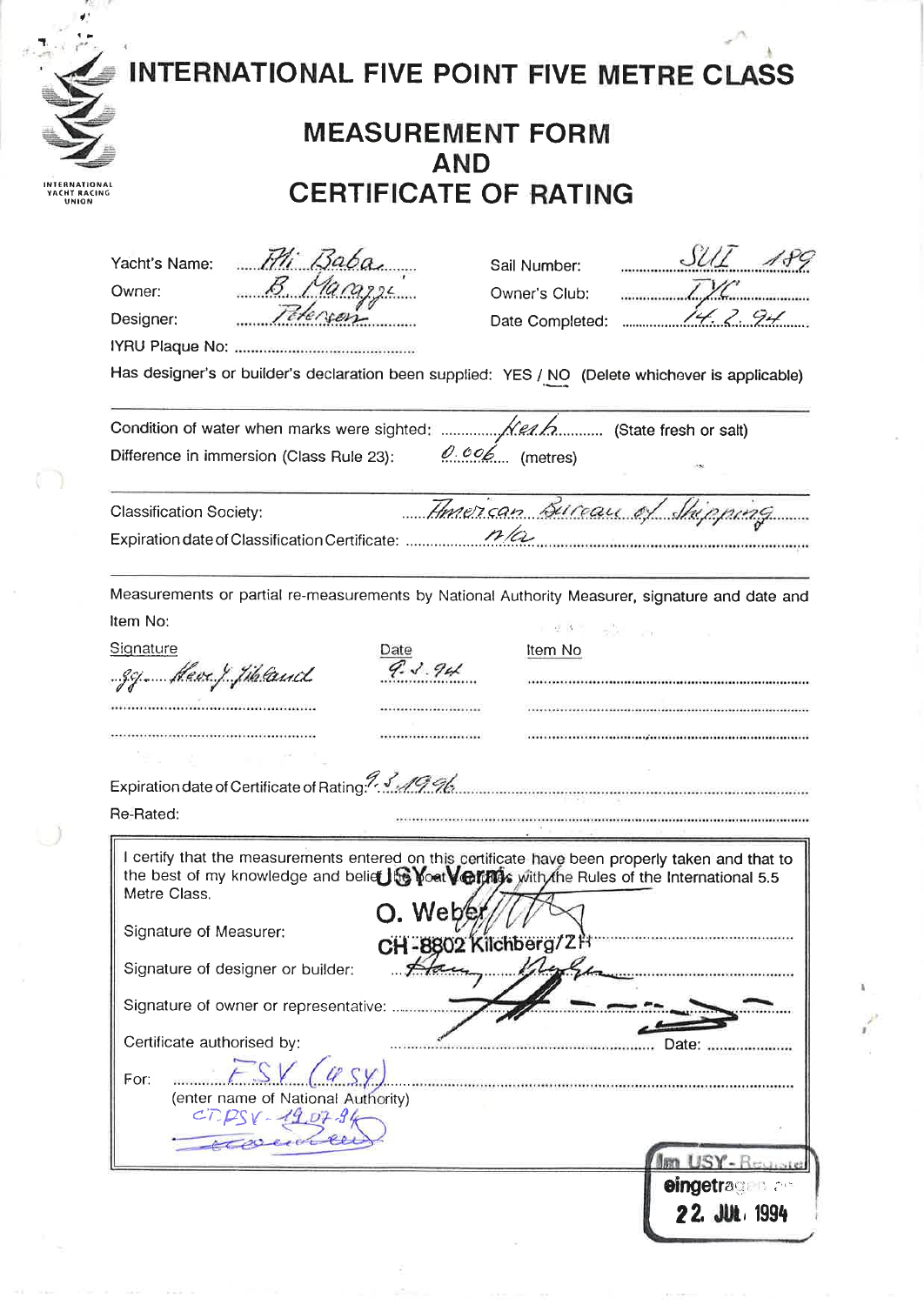| $\lim$<br>N <sub>o</sub>  | Rule<br>No     | Measurement                                                 | Min                    | Actual              | Max                |
|---------------------------|----------------|-------------------------------------------------------------|------------------------|---------------------|--------------------|
| 1                         | 23(e)          | <b>HULL</b><br>Immersion checked in salt/fresh water (Date) |                        | fresh               |                    |
| $\overline{c}$            | 13             | Weight of inside ballast placed at <i>bilge</i> , over keel |                        |                     |                    |
| $\ensuremath{\mathsf{3}}$ | 5              | <b>Beam</b>                                                 | 1.90m                  | 1916                |                    |
| 4                         | $\overline{c}$ | Max. Draft                                                  |                        | 1.148               | 1.35m              |
| 5                         | 4              | Freeboard at bow girth station                              |                        | .74                 |                    |
| 6                         | 4              | Freeboard at stern girth station                            |                        | $V\bar{V}$          |                    |
| $\overline{7}$            | 4              | Freeboard at midship mark                                   |                        | .637                |                    |
| 8                         | 4              | Freeboard average (Item $5+6+7$ )                           | 6.28m                  | , 634               |                    |
| 9                         | 14(iii)        | Keel and ballast materials (lead or iron)                   |                        | lead                |                    |
|                           | 14(iv)         | Keel height of round at bottom                              | <b>75mm</b>            | n/a                 |                    |
| 11                        | 14(iv)         | Maximum section width down to 1m from LWL                   | <b>150mm</b>           | $1/50^{3}$          |                    |
| 12                        | 8              | Stern angle                                                 | $1$ in $5.5$<br>26.182 | $.2\sqrt{c}$        |                    |
| 13                        | 9              | Round of beams                                              |                        | $<$ 7 am<br>in, 201 | 7mm in<br>305mm    |
| 14                        | 10             | Tumblehome                                                  |                        | .OL0                |                    |
| 15                        |                | Deduct 2% of max. beam                                      |                        | .028                |                    |
| 16                        | 10             | Excess tumblehome (Item 16-15)                              |                        | $\mu$ il            |                    |
| 17                        | 11             | Area of deck openings                                       |                        | $2.21^{-}$          | 2.25m <sup>2</sup> |
| 18                        | 12             | Cockpit forward of L1 mark                                  | 1.75m                  | 2.24                |                    |
|                           | 11             | Breadth of side decks                                       | 35cm                   | 420                 |                    |

 $\mathcal{C}_{\mathbf{q}}$ 

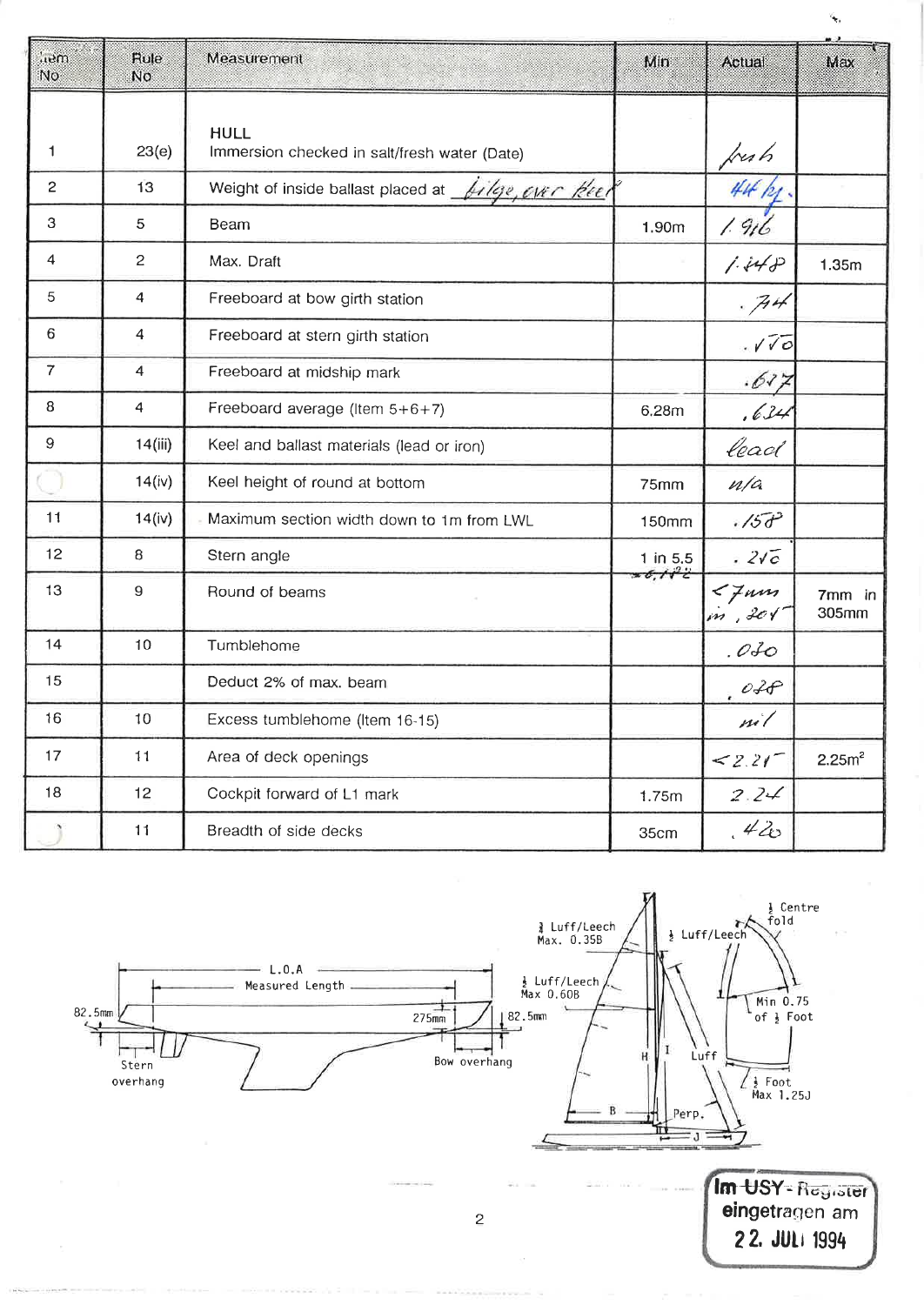| Item<br>No | Rule<br>No | Measurement                                                                                                                   | Min               | Actual              | Max                    |
|------------|------------|-------------------------------------------------------------------------------------------------------------------------------|-------------------|---------------------|------------------------|
| 20         | 16         | <b>SAILS AND RIGGING</b><br>Height of sailplan above covering board level                                                     |                   | 11.100              | 11.10m                 |
| 21         | 18         | Height of boom (black band) above covering board level                                                                        | 0.5 <sub>m</sub>  | .680                | 0.85 <sub>m</sub>      |
| 22         | 17         | Height of fore triangle above covering board level (I)                                                                        |                   | PPR                 | 8.88m                  |
| 23         | 16         | Base of fore triangle (J) (Deck black band to be checked)                                                                     |                   | 2,670               | $0.50 \times \sqrt{S}$ |
| 24         | 16         | Min. Headsail for measurement purposes<br>$= 0.5$ x I x J x 80%                                                               |                   | 9.172               |                        |
| 25         | 19         | Spinnaker, halliard above forestay                                                                                            |                   | $,0\%$              | 10cm                   |
| 26         | 19         | Spinnaker halliard out from mast                                                                                              |                   | 1020                | 3cm                    |
| 27         | 19         | Spinnaker breadth of half the foot                                                                                            |                   | 3.548               | $1.25 \text{ xJ}$      |
| 28         | 19         | Storm spinnaker, breadth of half the foot                                                                                     |                   | 2.675               | J                      |
| 29         | 20         | Spinnaker boom length                                                                                                         |                   | 2.675               | J                      |
| 30         | 21         | Mast diameter at 1/2 ht. of fore triangle, round mast                                                                         | 11.5cm            | $\sqrt{41}$ x $104$ |                        |
| 31         | 21         | Mast diameter at deck, round mast                                                                                             | 10.9cm            | $141$ x 104         |                        |
| 32         | 21         | Mast diameter at jib halliards, round mast                                                                                    | 9.2cm             | $129 - 95$          |                        |
| 33         | 21         | Mast diameter at top, round mast                                                                                              | 5.8cm             | $104 \times 62$     |                        |
|            |            | (The athwartships diameter of oval masts may be<br>reduced by 10% of the above, but the sectional<br>areas shall not be less) |                   |                     |                        |
| 34         | 21         | Tip weight of mast                                                                                                            | 16kgs             | $\mathcal{Z}$ O     |                        |
| 35         | 22         | Boom depth                                                                                                                    |                   | $\mu$               | 15.2cm                 |
| 36         | 22         | Boom width                                                                                                                    | 3.8 <sub>cm</sub> | $\sqrt{2}$          |                        |
|            |            | <b>MISCELLANEOUS</b>                                                                                                          |                   |                     |                        |
| 37         | 29         | Weight of anchor                                                                                                              | 11kgs             | 11                  | 13kgs                  |
| 38         | 29         | Length of warp (min. diameter 9mm)                                                                                            | 30 <sub>m</sub>   | $\mathcal{Z}o$      |                        |
| 39         | 23         | Top of I marks above water with yacht in racing trim                                                                          |                   | 11 cross            |                        |

 $\begin{array}{c} 1 \ \ \, 1 \ \ \, 0 \end{array}$ 

Im USY-Register<br>eingetragen am 22. JULI 1994